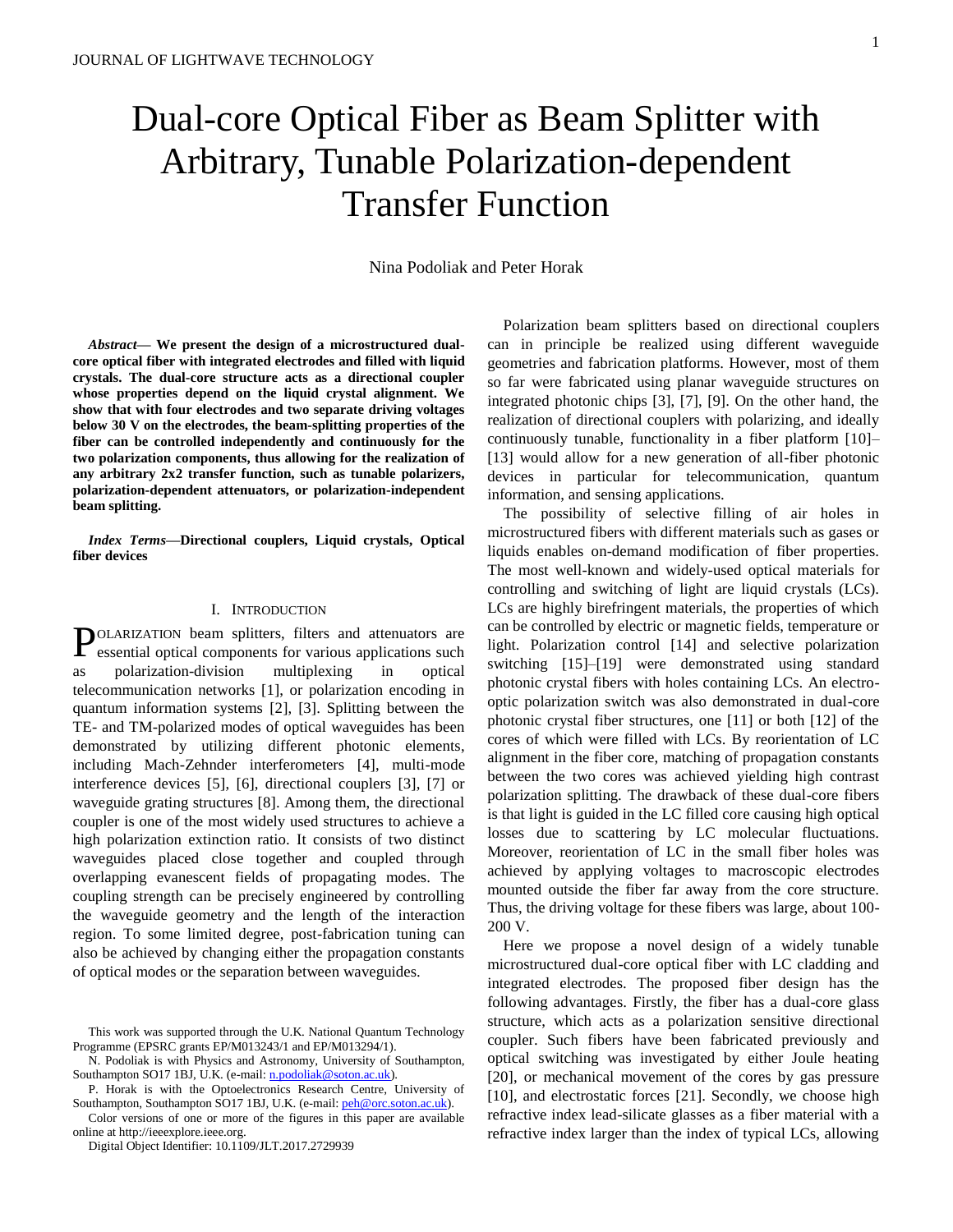## JOURNAL OF LIGHTWAVE TECHNOLOGY

for index-guided optical modes confined in a low-loss glass core rather than inside the LCs, which leads to significantly lower propagation losses [17], [22]. In contrast to photonic crystal fibers, the LC filled holes in the proposed fiber design are much larger in size, which greatly facilitates LC reorientation. Moreover, embedding conducting electrodes inside the fiber cladding as demonstrated in [20] significantly reduces the driving voltages required for LC alignment, allowing for low energy consumption. In particular, we propose a design with four electrodes embedded in the cladding which gives freedom to control the orientation of the electric field and hence LC alignment in any direction inside the fiber. Having electrodes integrated in the cladding also makes the fiber devices compact and truly integrated.

## II. FIBER STRUCTURE AND MODELING

The fiber design is shown in Fig. 1 (a). The fiber consists of two elongated glass cores, which we model by elliptical shapes of  $1.5 \times 3$  µm size, that are independently supported by two 0.5 μm thick and 15 μm long glass membranes. These dimensions are similar to those of a previously fabricated fiber [20], which was shown to be stiff enough to eliminate any core displacement or vibrations [23]. The cores are separated by a small gap, uniform along the fiber length. The central hole around the cores is 30 μm in diameter and filled with LCs. There are four metal electrodes embedded in the glass cladding (as shown in Fig. 1 (a)). The electrode diameter is 50 μm and their edges are 25 μm away from the center of the fiber. Driving AC voltages, with RMS values of  $V_1$  and  $V_2$ , are applied between pairs of opposite electrodes with the polarity shown in Fig. 1 (a).

Design and simulation of the fiber was performed using advanced optical modal simulations, based on a full-vector finite element method implemented in Comsol Multiphysics®, in combination with a custom-made LC model [24] based on the Frank-Oseen continuous elastic theory approach [25]. LC alignment is described by a director *l* defined by the tilt and twist angles,  $\theta$  and  $\varphi$ , as shown in Fig. 1(a). As the first step, we simulate both the spatial distribution of the control electric field created between electrodes and the induced LC director alignment, which are coupled through a LC-dielectric tensor. The LC optical dielectric tensor, defined as  $\varepsilon_{ij} = n_o^2 + (n_e^2 - n_o^2)l_i l_j$  where  $n_o$  and  $n_e$  are the ordinary and extraordinary LC refractive indices, is then used in the optical modal simulation. The eigenmode propagation constants are used to calculate the switching of light between the fiber cores at the output.

We choose a high-index lead silicate glass as fiber material, Schott SF57, with a refractive index of 1.8 at 1550 nm wavelength. This refractive index is higher than refractive indices of typical nematic LCs, which allows for index guiding inside the glass cores surrounded by the LC cladding. Specifically, we assume the well-studied nematic LC E7 with ordinary and extraordinary refractive indices of 1.5 and 1.7 at 1550 nm wavelength, respectively. It has a positive dielectric anisotropy and thus tends to align along the electric field lines in an external electric field. The values of splay, twist and bend LC elastic constants of 11.2 pN, 6.8 pN and 17.8 pN, and the low frequency dielectric constants of 14.2 and 5.1 are used in the LC simulation. We emphasize that while we choose specific fiber dimensions and materials for the following simulations, our findings are indeed general and analogous results can be achieved with a wide range of fiber parameters.

## III. OPTICAL PROPERTIES OF DUAL-CORE FIBER WITH LC **CLADDING**

As the optical cores in the fiber are placed close to each other, the individual core modes couple through their overlapping evanescent fields, which stretch into the LC medium, forming symmetric and antisymmetric superposition modes (supermodes) shown in Fig. 1 (b). We found that at the simulated fibre parameters the constructive and destructive interference of the supermodes yields the optical power being fully localized in one of the optical cores. Launching light into a single core of the fiber thus excites a combination of symmetric and antisymmetric supermodes and causes the optical power to oscillate between the two cores upon propagation with the period (beat length) defined as



Fig. 1. (a) Geometry of the dual-core fiber with electrodes integrated in the cladding. The inset is a magnification of the central part of the fiber. The light blue color marks the central fiber holes filled with LCs. LC director alignment *l* is described by the tilt and twist angles, *θ* and *φ*. (b) Normalized optical mode profile of TE and TM-like symmetric and antisymmetric supermodes in the voltage-off state. Black arrows show the polarization direction.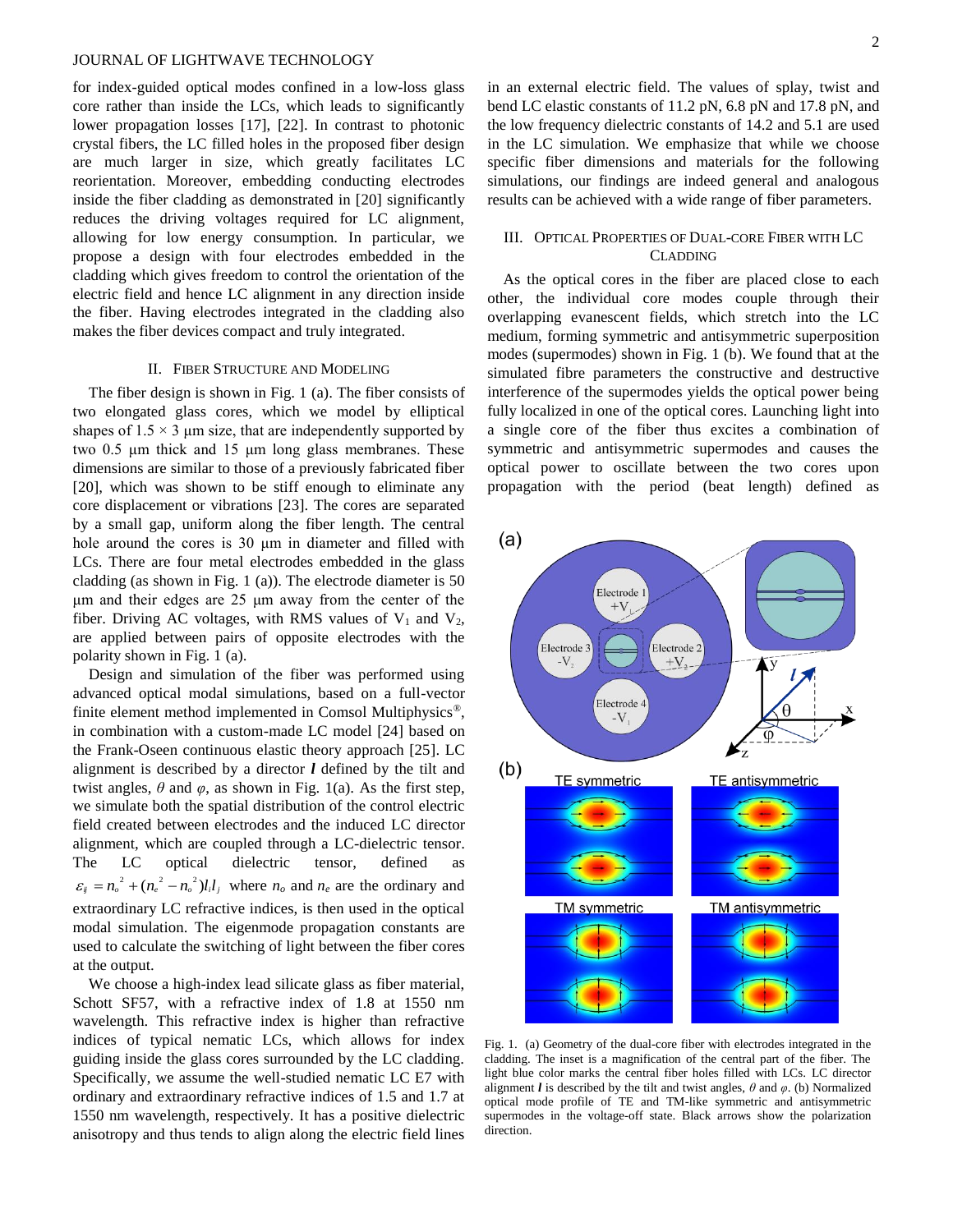

Fig. 2. Colormaps showing the profiles of the refractive index tensor  $(n_{xx}$  and  $n_{yy}$  components) around the central structure of the fiber at different voltages applied between different sets of electrodes. The set of driving electrodes is given on the top of each column and the RMS voltage value is given in the left column. Red arrows show LC alignment and hence the direction of optical axis and black lines mark the electric field direction.

 $L_b = \lambda / (n_s - n_a)$ , where  $\lambda$  is the light wavelength, and  $n_s$  and

*n<sup>a</sup>* are the effective mode indices of the symmetric and antisymmetric supermodes, respectively. Due to the elliptical shape, the guiding cores are birefringent with two distinct fundamental guiding modes: TE- and TM-like modes with predominant *x*- and *y*-polarization, respectively (see Fig. 1 (b)). The propagation constants, and hence the beat lengths of different polarization supermodes are highly dependent on the size of the gap between the cores as well as on the refractive index of the medium around the cores. Varying the mode propagation constants and hence the beat length causes continuous switching of light between the two cores at the fiber output. It should be noted that the full switching can only be achieved if the two cores are identical and equal amplitudes of symmetric and antisymmetric supermodes are coupled into the fibre. In our previous studies, we demonstrated optical switching in the dual-core fiber by variation of the gap between the cores by applying air pressure [10] or generating electrostatic forces between the cores [21]. Here, we investigate changing the fiber properties by modifying the cladding refractive index through alignment of LCs. As we will show below, this allows for much more versatile functionalities and more stable operation. We should point out that, in contrast to our previous study [21], no electrostatically induced core displacement is expected in the fiber discussed here. While the fiber design is similar, the polarity of driving voltages is different. The voltage polarity shown in Fig. 1 (a) creates a uniform electric field in the center around the cores with negligible gradient, causing no electrostatic forces between the cores [21].

The initial alignment of LC molecules inside the fiber holes for zero applied voltage is along the fiber axis (*z*-axis). The axial LC alignment is typical for small capillaries. It was observed in holes of photonic crystal fibers by filling them

with LC in the isotropic state and slowly cooling down [11], [17]. This spontaneously induced alignment can be further improved by coating the inner glass surfaces with surfactants [15, 16]. This corresponds to the boundary conditions for the tilt and twist LC angles of  $\theta = \varphi = 0$  on the glass surfaces. In the initial state, both  $n_{xx}$  and  $n_{yy}$  components of the LC refractive index tensor are equal to the ordinary index of LC. Driving voltage applied to the electrodes creates an electric field in the  $(x, y)$ -plane which tends to realign LC molecules. The four-electrode configuration of Fig. 1 (a) gives the flexibility to control LC alignment in any direction in the transverse (*x*, *y*)-plane.

Figure 2 shows the variation of the  $n_{xx}$  and  $n_{yy}$  components of the LC refractive index tensor around the fiber cores at driving voltages applied between different pairs of electrodes (electrode marking and voltage polarity are shown in Fig. 1 (a)). When the voltage is applied between electrodes 1 and 4, the generated electric field is predominantly directed along the *y*-axis, reorienting LCs inside the fiber along the same direction. This causes changes of the *nyy* component of the refractive index tensor while the  $n_{xx}$  component remains unchanged. Likewise, the application of voltages between electrodes 2 and 3 reorients LCs along the *x*-axis, causing mainly the  $n_{xx}$  component of the refractive index to change. Applying voltages to all electrodes reorients LC at an angle changing both  $n_{xx}$  and  $n_{yy}$ . Moreover, by changing the ratio between voltage amplitudes  $V_1$  and  $V_2$ , it is possible to rotate the electric field and hence achieve LC alignment at any angle in the  $(x, y)$ -plane.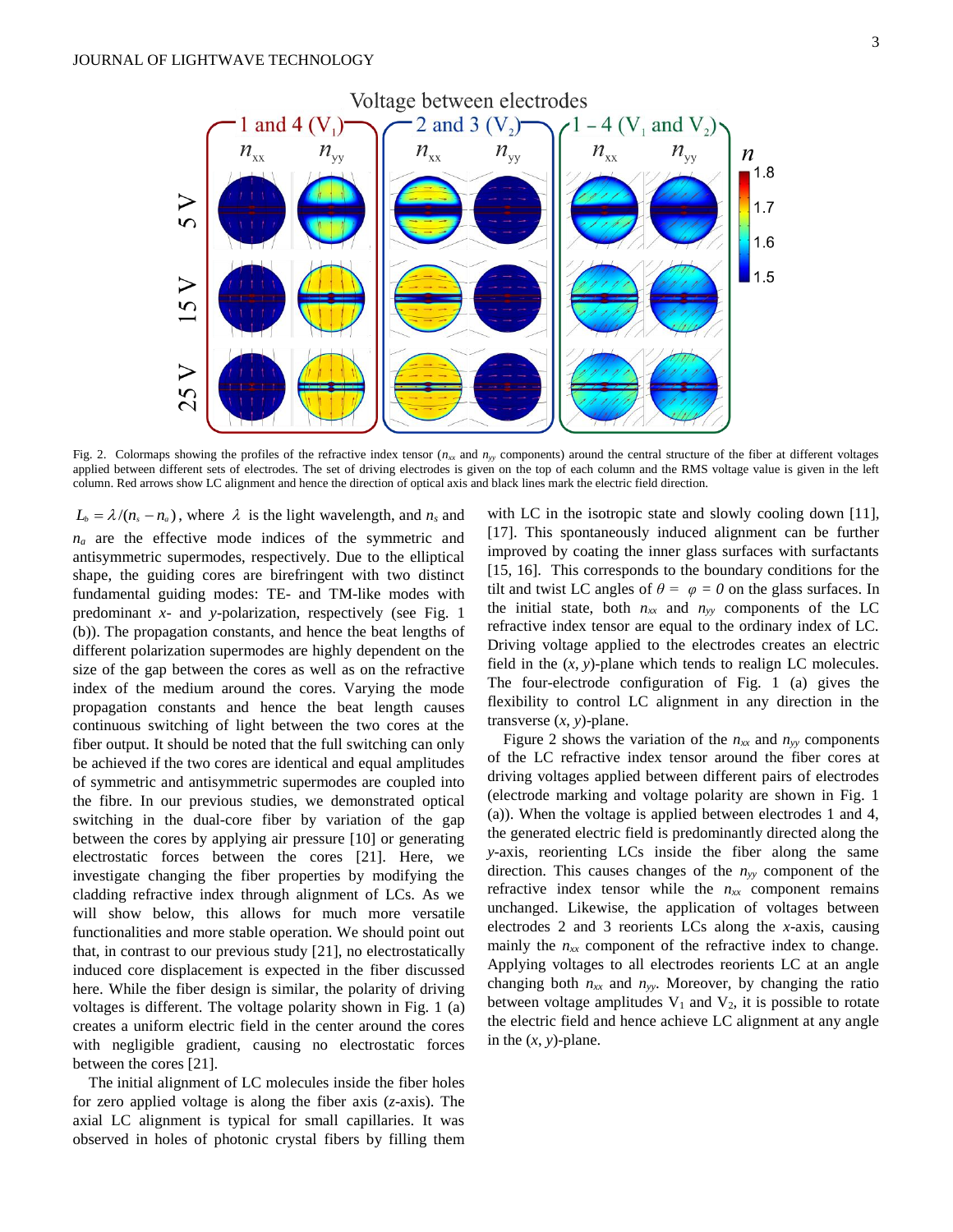

Fig. 3. (a), (b) Variation of the effective indices of the four fundamental fiber supermodes. (c), (d) Normalized intensities of different polarized components at the output port depending on the voltages applied between electrodes 1 and 4 (V<sub>1</sub>) or 2 and 3 (V<sub>2</sub>), respectively. Fiber parameters are given in the main text.

#### IV. DEVICE PERFORMANCE

## *A. Selective Polarization Switching with One Control Voltage*

The selective variation of the  $n_{xx}$  or  $n_{yy}$  components of the refractive index around the fiber cores predominantly modifies the propagation constants of only particularly polarized supermodes, as shown in Fig. 3 (a) and (b). Application of voltages between electrodes 1 and 4  $(V_1)$  changes the effective indices of the *y*-polarized TM supermodes, while the indices of the *x*-polarized TE supermodes remain unchanged. In a similar way, application of voltages between electrodes 2 and  $3 (V_2)$  changes mainly the effective indices of the TE supermodes. However, slight variations of the TM-mode indices are also observed in this case. Even while the TMsupermode is predominantly *y*-polarized, it also contains a small fraction of *x*-polarization around the boundary due to the elliptical shape of the cores (see Fig. 1 (b)), making it slightly sensitive to variations of the  $n_{xx}$  component of the LC refractive index.

If a combination of symmetric and antisymmetric supermodes is exited in the fiber, meaning that the light is coupled into one of the cores of such a fiber (input port), selective switching of LCs modifies the beat length of the particular polarization component of the propagating beam, leading to polarization dependent switching of the output light from this core (output port) to the other core (drop port). As shown in our previous study, the beat length between two cores of a dual-core fiber is highly sensitive to the size of the gap between the cores [21]. For an effective performance as a tunable polarization splitter, we optimize the gap between the

cores to obtain an initial "dark" state in the voltage-off case with undisturbed LC cladding, i. e., light of both polarization couples from the input port to the drop port. This optimal gap size is 0.97 μm for the fiber parameters under consideration, at which the beat lengths between the TE- and TM-supermodes in the voltage-off state are 1.76 mm and 2.93 mm, respectively. Thus, for a 4.4 mm long piece of fiber, the TEand TM-supermodes undergo 2.5 and 1.5 beat cycles along the fiber length, respectively, resulting in a high contrast initial dark state.

Using the mode effective indices, we calculate the fraction of light with TE- or TM-polarization coupled from input port to output port (normalized output intensity). Figure 3 (c) and (d) show the variation of the normalized intensity of the TE-  $(I_x)$  and TM-polarized  $(I_y)$  components at the output port depending on the voltages applied between different sets of electrodes. As we only consider the coupling of light between two cores, the corresponding normalized intensity at the drop port is  $(1-I_{x/y})$ . When voltage is applied between electrodes 1 and 4, there is no TE-polarized component at the output port (it fully couples to the drop port), while the intensity of the TM-component varies with increasing driving voltages. At a voltage of 17.7 V, the fiber acts as a polarization beam splitter: the TM-polarized component of the input beam appears at the output port while the TE-polarized component is fully coupled to the drop port with an extinction ratio between the two polarizations of 47 dB, defined as the ratio between the output intensities of the two orthogonal polarization components. Moreover, by varying the driving voltage from 0 to 17.7 V, gradual tuning of the TM-polarized beam intensity at the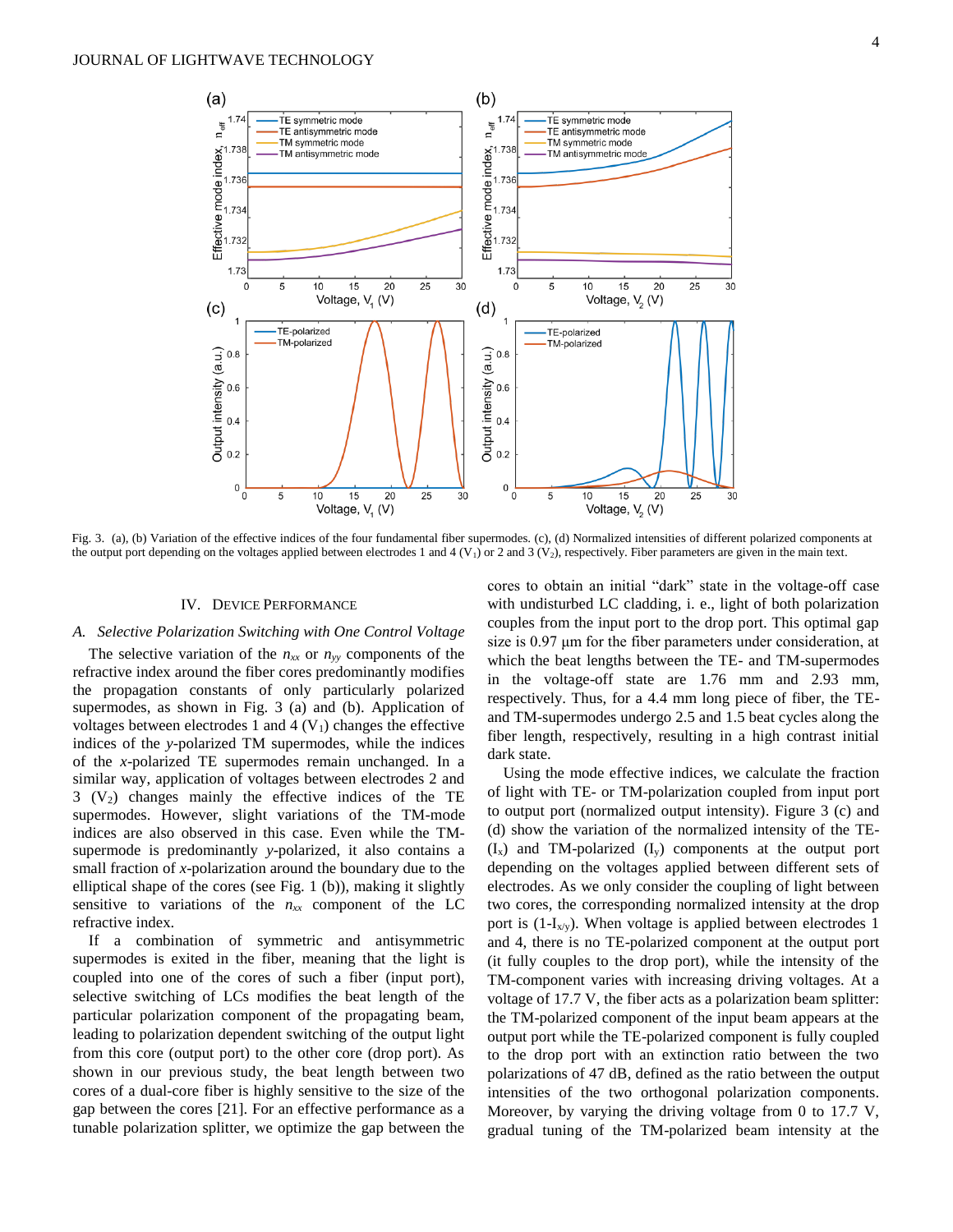

Fig. 4. (a), (b) Normalized intensities of TE-  $(I_x)$  and TM-polarized  $(I_y)$  components of the output beam depending on the applied voltages  $V_1$  and  $V_2$ . (c) Polarization extinction ratio I*x*/I*<sup>y</sup>* in decibel scale. Bright yellow and deep blue regions mark areas of TE- and TM-polarized output with extinction ratio >30 dB. Dashed blue, red, and white lines mark sets of driving voltages where  $I_x = 1$ ,  $I_y = 1$ , or  $I_x = I_y$ , respectively. Thick blue and red lines are examples of driving voltages where the fiber operates as an attenuator for TE- and TM-polarized light, respectively. Along the thick white line the fiber operates as a polarization insensitive attenuator (see text for details). In (a)-(c) we assume unpolarized light coupled to the input core of a 4.4 mm long piece of the fiber with optimized gap between the cores of 0.97 μm. (d) Polarization extinction ratio I*x*/I*<sup>y</sup>* equivalent to (c) calculated for a 4.4 mm long piece of the fiber with a non-optimized gap of 1 μm.

output is achieved. The opposite polarization switching is observed at around 29.7 V applied between electrodes 2 and 3. However, the extinction ratio in this case is lower, 25 dB, and a small component of TM mode is present in the output port at a lower voltage because of the small sensitivity of the TM mode to a change of the  $n_{xx}$  component of the cladding refractive index, as discussed above.

# *B. Polarization Beam Splitter with Tunable Transfer Function*

The selective polarization switch shown in Fig. 3 requires precise control of the fiber parameters, such as fiber length and coupling strength between the cores (gap between cores), as it relies on the initial dark state for both polarization components in the voltage-off case. More diverse and precise fiber performance can be achieved when driving voltages  $V_1$ and  $V_2$  are applied between both pairs of electrodes simultaneously. Fig. 4 (a) and (b) show the normalized intensities of TE- $(I_x)$  and TM-polarized  $(I_y)$  components at the output port depending on driving voltages  $V_1$  and  $V_2$ . As expected, intensity  $I_x$  mainly varies with voltage  $V_2$ , although some dependence on voltage  $V_1$  is also observed. There is a similar dependence of  $I_v$  on  $V_1$ . The combination of driving voltages  $V_1$  and  $V_2$  allows for versatile fiber functionality as a tunable polarizer, an attenuator, or a polarization-independent tunable beam splitter as discussed in the following.

Using intensities  $I_x$  and  $I_y$ , we calculate the polarization extinction ratio of light at the output port (ratio  $I_x/I_y$  shown in Fig. 4 (c)). Fig  $4(c)$  is used to find a range of driving voltages at which a particular polarization of output light is achieved.

Bright yellow and deep blue regions mark areas where the output beam is fully TE- or TM-polarized with extinction ratios >30 dB. Dashed blue and red lines mark sets of driving voltages where the maximum of intensities  $I_x$  and  $I_y$  are observed, respectively, meaning that the whole TE- or TMpolarized component of the input beam is coupled to the output port. The fiber thus operates as a polarization beam splitter for a set of driving voltages obtained from the intersection of the dashed blue lines with the bright yellow regions. In these cases, the TE- and TM-components of the input beam are fully split between the output and drop ports. The opposite polarization splitting can be achieved for a set of driving voltages lying on the intersection of the dashed red lines with the deep blue regions.

Apart from polarization beam splitting, the fiber can demonstrate functionalities that are more diverse. One example is an all-fiber polarizer with variable attenuation. By varying the driving voltages from inside the regions where the output beam is fully polarized, as for example along the thick blue and red lines shown in Fig. 4 (a)-(c), the intensity of the output beam with the particular polarization can be gradually tuned form 1 to 0. A polarization insensitive beam splitter can also be constructed based on this fiber design. Dashed white lines in Fig. 4(c) mark a set of driving voltages at which the intensities  $I_x$  and  $I_y$  are equal, meaning that both the output port and the drop port maintain the input polarization. By varying the driving voltages  $V_1$  and  $V_2$  along these paths, e.g. along the thick white line in Fig. 4 (a)-(c), an all-fiber beam splitter with arbitrary splitting ratio, but identical for the TEand TM-polarizations, can be achieved.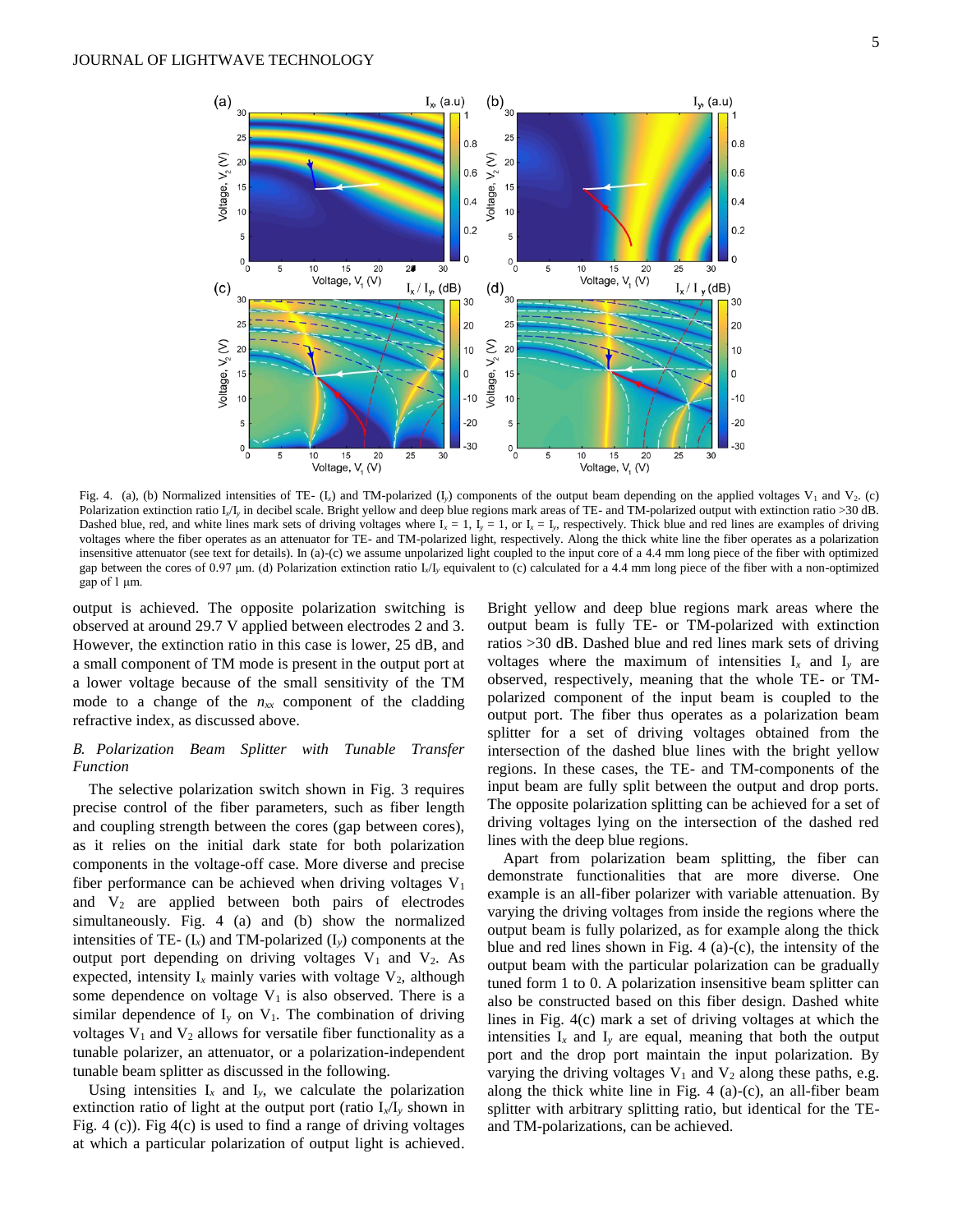#### JOURNAL OF LIGHTWAVE TECHNOLOGY

## *C. Discussion of Device Fabrication and Calibration*

Figure 4(d) shows the polarization extinction ratio calculated for a 4.4 mm long piece of the fiber with a nonoptimized gap between the optical cores of 1 μm. At this gap size there is no initial dark state at the output port in the voltage off case. In this case, it is not possible to achieve a high aspect ratio polarization splitting by applying voltages between only one pair of electrodes, as indicated by the absence of the deep blue region at  $V_2 = 0$ . However, using a combination of both  $V_1$  and  $V_2$ , a suitable set of driving voltages can be selected for the same functionality as in the case of the fiber with optimized gap size (compare Fig. 4(c) and (d)). Similar corrections to the driving voltages can be obtained if the operational length of the fiber differs from the designed one. Thus, although the fiber performance is highly sensitive to the structural dimensions, fabricated inaccuracies in fiber dimensions can be corrected by calibrating the driving voltages.

The presented fiber is designed for operation at 1550 nm wavelength. To estimate the operational bandwidth of the device, we calculated the variation of effective mode indices with wavelength in the voltage-off case or at a fixed voltage. The material dispersion for the glass and liquid crystal was taken into account. We found that the operational bandwidth is limited to ~10 nm mainly by the modal dispersion. However, the same piece of fiber can be easily calibrated for operation at another working wavelength by choosing a different set of driving voltages as described above.

In our previous works, we reported on the fabrication of dual suspended core fiber using an extrusion method to produce a glass preform, followed by a co-draw technique from the preform where some glass capillaries are filled with tin to form the electrodes [10], [20]. An optical loss of the order of 2-3 dB/m was measured in such a fiber [10]. To construct a tunable beam-splitting device as discussed here, a piece of the fiber can be filled by LCs using capillary forces. The active length of the fiber can be controlled during the LC filling process assisted by a controlled pressure gradient. If encapsulation is required, UV curable polymers can be used to seal the LC filled section of the fiber. Additional scattering losses by the LC material around the fiber cores are expected to be not more than a few dB/m [22]. Moreover, only a few mm active length of the fiber containing LCs is required for a device, which should bring the losses connected with the LC cladding to a minimum.

For a practical device realization, a piece of the dual-core fiber should be spliced to a standard single-mode fiber. It is worth reminding that the proposed device operation strongly relays on excitation of symmetric and antisymmetric supermodes with equal amplitudes at the fiber input, which might be an engineering challenge. Due to the mode size mismatch, a dual-core taper that converts the mode size of each core to dimensions matching standard fiber will be required at the output. At the input, however, coupling can be achieved by an intermediate section of fiber containing only a single suspended core, which can be butt-coupled to a single mode fiber [10]. There is a possibility of optical coupling

between the cores outside the LC filled region of the fiber or in the taper. However, this unwanted coupling will have a constant strength, and hence can be corrected by postcalibrating the set or driving voltages after assembling as described above. Finally, the integrated electrodes can be accessed by selective etching holes in the glass cladding.

Another important characteristic is the switching speed of the fiber. LC reorientation time in a layer of thickness *d* can be

estimated as: 
$$
\tau = \frac{\tau_0}{(V/V_m)^2 - 1}
$$
, where  $\tau_0 = \frac{\gamma d^2}{\pi^2 K}$ ,  $\gamma$  is the

rotation viscosity,  $K$  is the elastic constant and  $V_{th}$  is the LC reorientation threshold (Frederiks threshold) [25]. For a 30 μm thick LC E7 layer,  $\tau_0 \approx 2$  s. The operation voltage of the proposed fiber device is around 20 Volts, while the LC Frederiks threshold in this fiber is  $\sim$ 2 Volts, making the LC reorientation time in the cladding of the order 20 ms.

## V. CONCLUSION

In summary, we proposed a widely tunable microstructured dual-core optical fiber with LC cladding and integrated electrodes. The dual-core structure operates as a directional coupler, the propagation properties of which can be tuned by realigning the LCs in the fiber cladding with voltages applied to the electrodes. The fiber can be fabricated from a high refractive index lead-silicate glass which leads to light confinement predominantly in the glass cores for typical LCs, thereby ensuring low propagation losses. Embedding electrodes in the glass cladding allows fiber operation at low driving voltages below 30 V. The four-electrode design with two independent driving voltages enables versatile control of the LC alignment inside the fiber and hence a wide tunability of the output beam intensity and polarization state. In principle, the fiber acts as a 2x2 beam splitter whose properties can be simultaneously and independently chosen for the two polarization components. In particular, we demonstrated that by selecting the correct set of driving voltages the same piece of fiber can operate as an all-fiber switchable polarization beam splitter, a polarizer with variable attenuation, or a polarization insensitive tunable beam splitter.

#### ACKNOWLEDGMENT

N. Podoliak would like to thank O. Buchnev for stimulating discussions. The data reported in this work is accessible through the University of Southampton institutional repository http://dx.doi.org/10.5258/SOTON/403786.

#### **REFERENCES**

- [1]E. F. Mateo, X. Zhou, and G. Li, "Improved digital backward propagation for the compensation of inter-channel nonlinear effects in polarizationmultiplexed WDM systems," *Opt. Express*, vol.19, no. 2, pp. 570–582, 2011.
- [2]C.-Z. Peng, J. Zhang, D. Yang, W.-B. Gao, H.-X. Ma, H. Yin, H.-P. Zeng, T. Yang, X.-B. Wang, and J.-W. Pan, "Experimental long-distance decoy-state quantum key distribution based on polarization encoding", *Phys. Rev. Lett.*, vol. 98, p. 010505, 2007.
- [3]A. Crespi, R. Ramponi, R. Osellame, L. Sansoni, I. Bongioanni, F. Sciarrino, G. Vallone and P. Mataloni, "Integrated photonic quantum gates for polarization qubits", *Nat. Commun.*, vol. 2, p. 566, 2011.